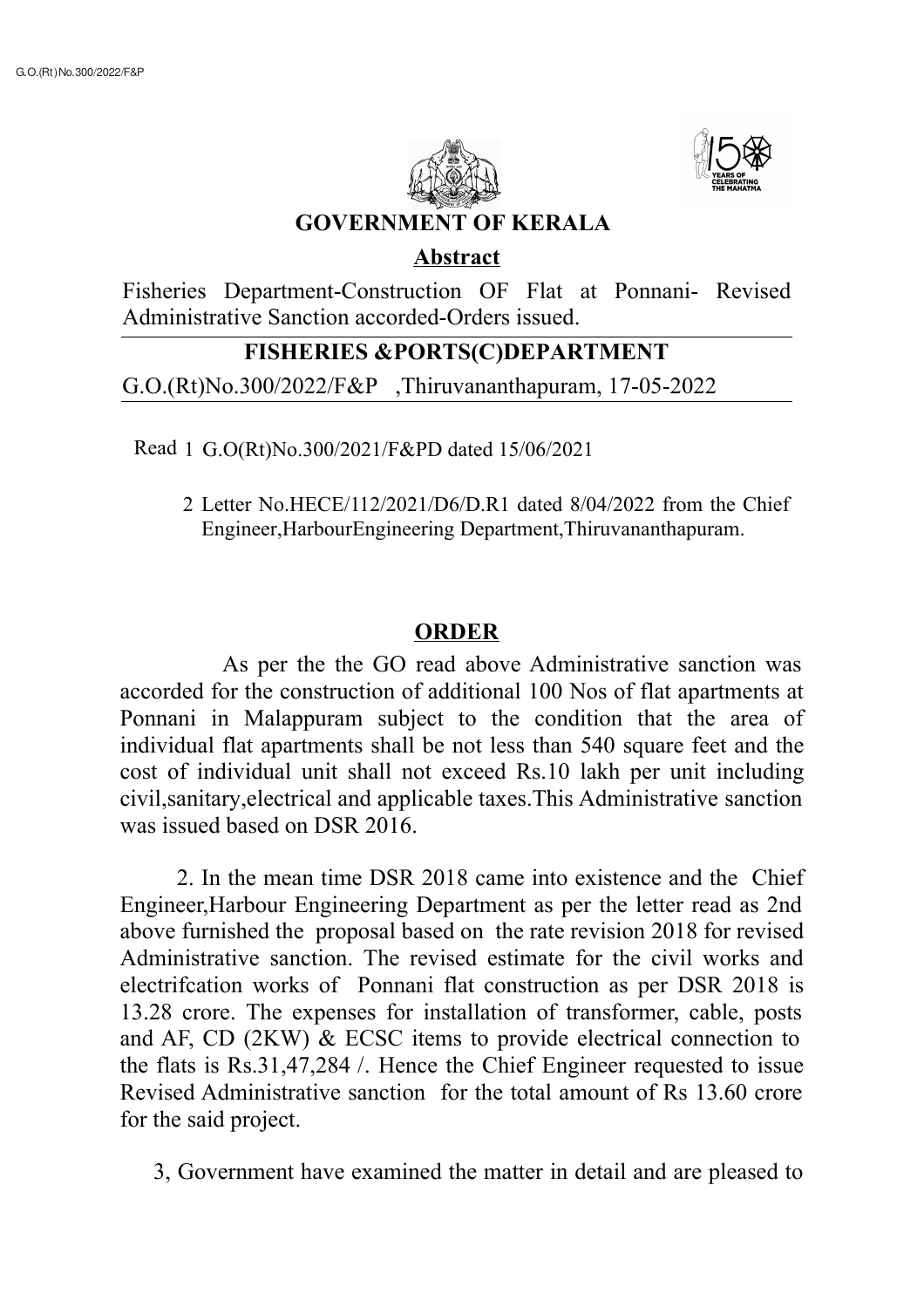accord Revised Administrative Sanction for the Construction of 100 Nos of flat apartments at Ponnani in Malappuram for an amount of Rs 13.60 crore(Rs.Thirteen Crore Sixty lakh only) subject to the condition that for RCC items, mix design shall be adopted in all items using a mix of M-20 or more and the provision for extra cement shall be regulated as per rules in force.

4.Since increase in revised AS estimate amount is not mainly due to rate revision but was due to substantial changes in designs/excess items substituted items and extra items and provisions,the following general conditions should also be followed.

a The LS provisions in all AS proposal shall be admitted with detailed estimate while issue of TS.

b The TS authority shall examine before TS issue, to confirm the adequacy and admissibility of items in estimates and to verify the correctness of rates. OD items, it shall be admitted after ensuring that the rates are arrived and admissible as per prevailing Govt Norms and that the MR adopted items shall be finalized after ensuring that adequate number of quotes are made available and lowest rates are admitted.

> (By order of the Governor) K S SRINIVAS PRINCIPAL SECRETARY

To:

The Director of Fisheries, Thiruvananthapuram

The Chief Engineer,Harbour Engineering Department.

The Principal Accountant General, Audit, Kerala, Thiruvananthapuram

The Accountant General, (A&E) Kerala, Thiruvananthapuram

Finance Department(Vide remarks No.196328/DEV-3/22/FIN dated 17/03/2022)

The Deputy Director II, Web and New Media, I&PRD, Thiruvananthapuram

(For uploading in the Government website)

Stock file/Office copy

Forwarded /By order